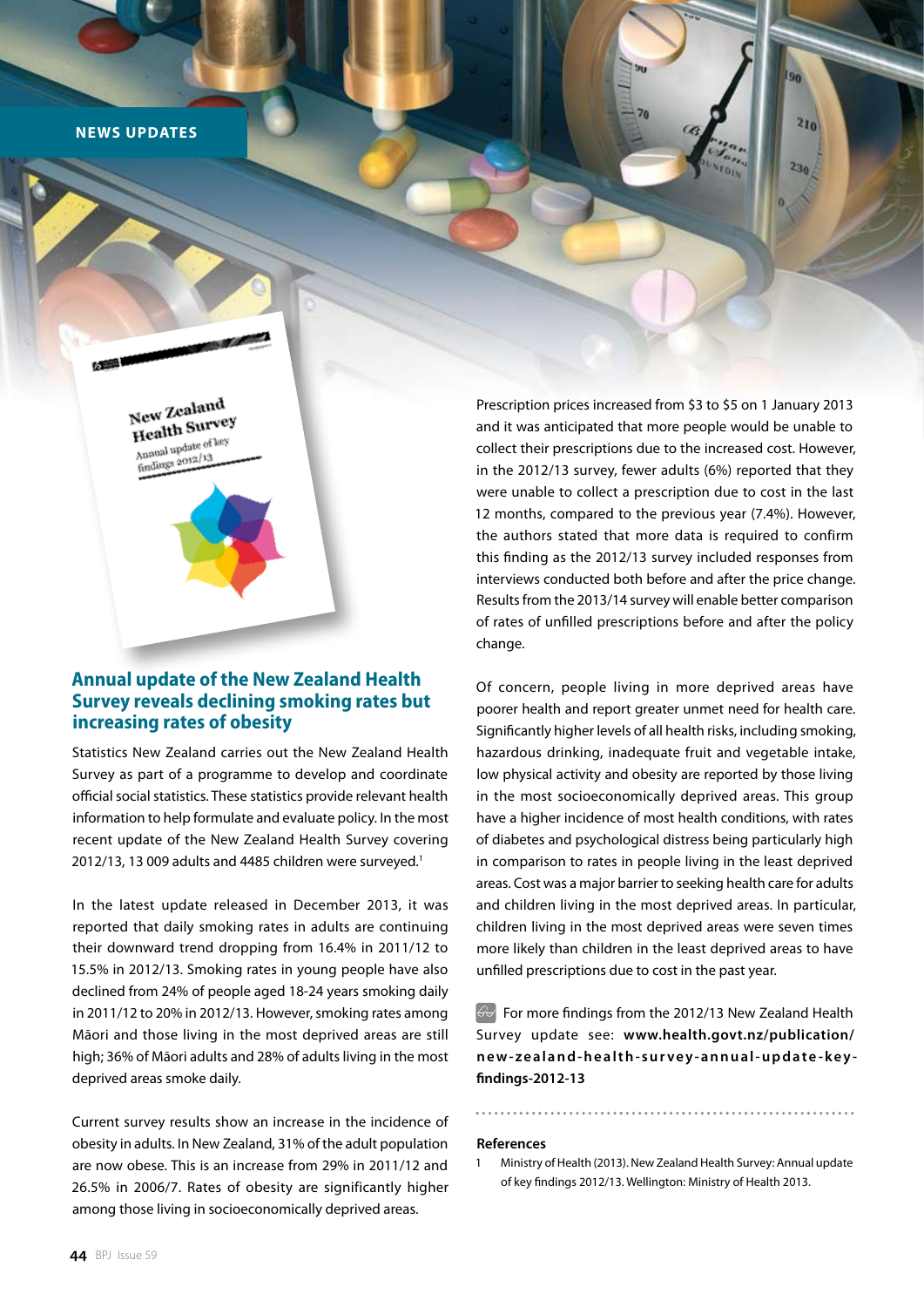

## **Further roll-out of the Community Pharmacy Anticoagulation Management Service**

Following a successful pilot in 2010, the Community Pharmacy Anticoagulant Management (CPAM) Service was rolled out to a further 50 pharmacies in 2013. Currently, 125 pharmacies throughout New Zealand are offering this service to over 2000 patients.

The CPAM Service is a new model of care which involves accredited community pharmacies providing point-of-care INR testing (by finger prick sample) and adjusting warfarin doses "on the spot" with the aid of a decision support system (INR Online). The General Practitioner retains overall responsibility for the patient's management and is automatically informed of each test and the recommended dose, is consulted on tests that fall out of range, and can intervene at any time.

So far the service has been well received and has had some positive outcomes. In the latest evaluation (1 September, 2012 to 31 May, 2013) it was reported that INR test results for patients enrolled in the CPAM service were in the Therapeutic Treatment Range (TTR) 74 - 78% of the time.<sup>1</sup> TTR is a widely used measure of the quality of anticoagulant control. International guidelines recommend maintaining the results in the TTR 60% of the time or more in order to maximise the benefits of warfarin and to limit adverse effects. Studies of the usual model of care in New Zealand, where general practices arrange venous blood sampling, testing is carried out by a community laboratory, and results are received and communicated back to the patient, have reported TTRs less than 60%.<sup>2</sup>

Patients using the CPAM service were compliant with INR testing, with over 80% of patients getting their tests on or before the due date.<sup>2</sup>

Patients, Pharmacists, General Practitioners and Practice Nurses were surveyed on their opinions of the CPAM service during the pilot study and following the initial roll out. Pharmacists were overwhelmingly positive about the service and supported its continuation. Most patients found the CPAM service convenient and accessible, and had confidence in the pharmacist's ability to perform the service. A small proportion of patients expressed a preference for receiving care from their General Practitioner. Overall General Practitioners and Practice Nurses trusted the Pharmacists to provide this service, and felt that it freed up time for them and was more convenient for their patients. Some were concerned about communication of results and possible fragmentation of services. However, most believed the service should continue and be more widely available.<sup>2</sup>

Pharmacies are funded through DHBs to provide this service and it is provided free of charge to the patient. General Practitioners can work with pharmacies to identify patients suitable for the service. Some patients will still require management by the practice and others may be referred back. Patients can opt-out of CPAM at any time.

 $\mathcal{F}$  For further information, contact a local pharmacy or general practice involved in the Community Pharmacy Warfarin Service. A list of some pharmacies offering the CPAM service is available from: **http://beehive.govt.nz/sites/all/ files/Community\_Pharmacy\_List.pdf** 

 $\mathbb{G}$  For background information on CPAM, see: "INR point of care testing in community pharmacies – is this the future?", BPJ 31 (Oct, 2010).

#### **References:**

- 1 CPAMS Working Group. Interim Review of the Community Pharmacy Anticoagulation (CPAM) Service. 2013.
- 2 Shaw J, Harrison J, Harrison J. Community Pharmacist-led Anticoagulation Management Service Final Report. 2011.